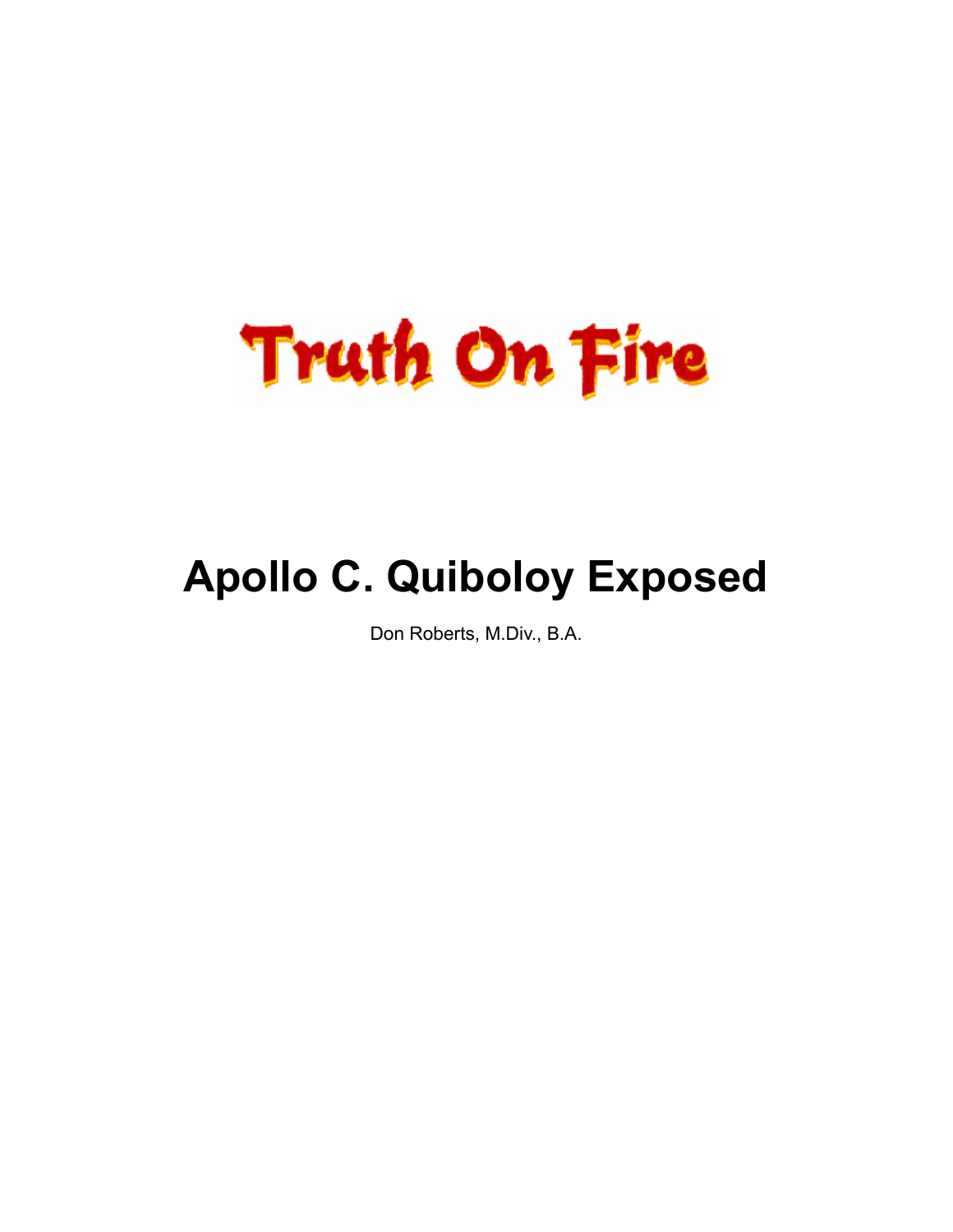## **Table of Contents**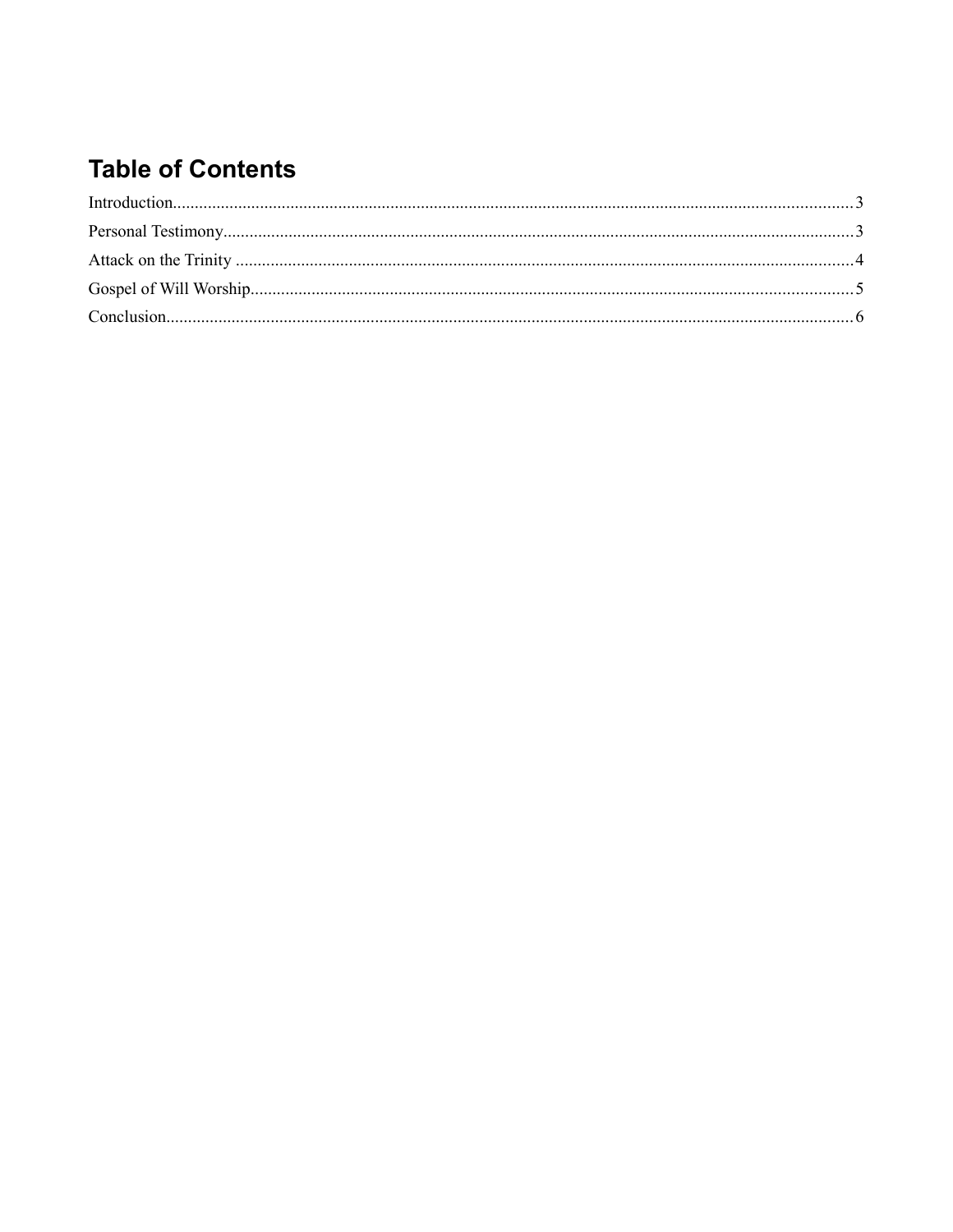### **Apollo C. Quiboloy Exposed**

#### **Introduction**

If you have done any TV channel checking on Sunday afternoon, you may have come across the broadcast of Apollo C. Quiboly, the self-proclaimed "Appointed Son of God" who claims to have ushered in the Kingdom of Christ on earth. His ministry is based in Davao City, the Philippines. The phrases "Gospel of the Kingdom" and "The Kingdom of Jesus Christ" are prominent in his ministry. The problem is his ministry has nothing to do with the Kingdom of Christ, nothing to do with Christ himself and nothing to do with the gospel of the grace of God.

The apostle Paul, in writing to the church at Corinth, warned them concerning a counterfeit Christ, a counterfeit gospel and a counterfeit Spirit. He wrote: "But I fear, lest by any means, as the serpent beguiled Eve through his subtilty, so your minds should be corrupted from the simplicity that is in Christ. For if he that cometh preacheth another JESUS, whom we have not preached, or if ye receive another SPIRIT, which ye have not received, or another GOSPEL, which ye have not accepted, ye might well bear with him" (2 Corinthians 11:3-4). Later in the same chapter, he adds: "For such are false apostles, deceitful workers, transforming themselves into the apostles of Christ. And no marvel; for Satan himself is transformed into an angel of light. Therefore it is no great thing if his ministers also be transformed as the ministers of righteousness; whose end shall be according to their works"  $(11:13-15)$ .

Apollo C. Quiboly is a minister of Satan notwithstanding his repeated claims to be "The Appointed Son of God" and to oppose "Satan Lucifer the Devil." He comes across to viewers as an angel of light, but is a minister of Satan transformed. His gospel is essentially the religion of Cain clothed in biblical terminology. His is a typical cult movement in that it has its roots in an extra-biblical personal experience. The two words that best describe his ministry are: (1) blasphemy—applying the words Jesus used to describe his unique relationship to the Father as a reference to himself, and (2) bastardization—misapplying the scriptures in violation of their contexts. His preaching, which has a strong persuasive element, literally exudes blasphemy. In my mind, only the Antichrist, when he finally manifests himself on the world scene, will be more blasphemous. Quiboloy is clever, but he's a counterfeit! A true disciple of Jesus with a modicum of biblical knowledge can spot this deceiver a mile away.

#### **Personal Testimony**

Almost all cult leaders claim to have had some personal experience with God wherein they claim God gave them a revelation that became the basis of their ministry. They liken it to Moses at the burning bush or Paul on the road to Damascus. Quiboloy claims God spoke to him, saying: "I will use you!" He goes on to describe his journey to ascertain whose voice he heard and what it meant. His experience, he says, took him to a few mountains where he ate bananas for five years, all the while God answering his questions. He claims he finally came to the point where he said in his heart: "Father, I will do your will no matter what!" This was the moment, he says, that he was "born again in the spirit of obedience to the Father's will" and became "The Appointed Son of God."

He now tells audiences the voice he heard was the same voice Moses (Burning Bush) and Paul (Damascus Road) heard, his experience being only the third time in history God spoke to a man in similar fashion. In his testimony, he claims both Moses and Paul were his predecessors. In other words, he claims to be the third member of a three-man club. Think of the arroagnce required to make such a boast. As God spoke to Moses about leading Israel out of egypt and spoke to Paul about preaching the Church-age gospel, so the voice of God told him to abandon the Church in order to establish the Kingdom of Jesus Christ on earth. Quiboloy tells his followers the Church Age is OVER and that the "Almighty Father" told him so.

Anyone who understands NT teaching about the Church knows: (1) Jesus Christ is the HEAD of HIS Church, (2) The Church is HIS body, (3) ALL believers in the Church Age are MEMBERS of HIS body, and (4) The Church Age will NOT be OVER UNTIL the HEAD of the Church extracts HIS body from this earth in the Rapture to meet HIM in the air. According to scripture, the coming of Jesus for HIS Church (Rapture) is "the blessed hope" for believers in this Age. If Quiboloy is correct, the Head of the Church has abandoned HIS OWN body, called off the Rapture and left HIS Church hopeless. It is obvious to ANY serious student of scripture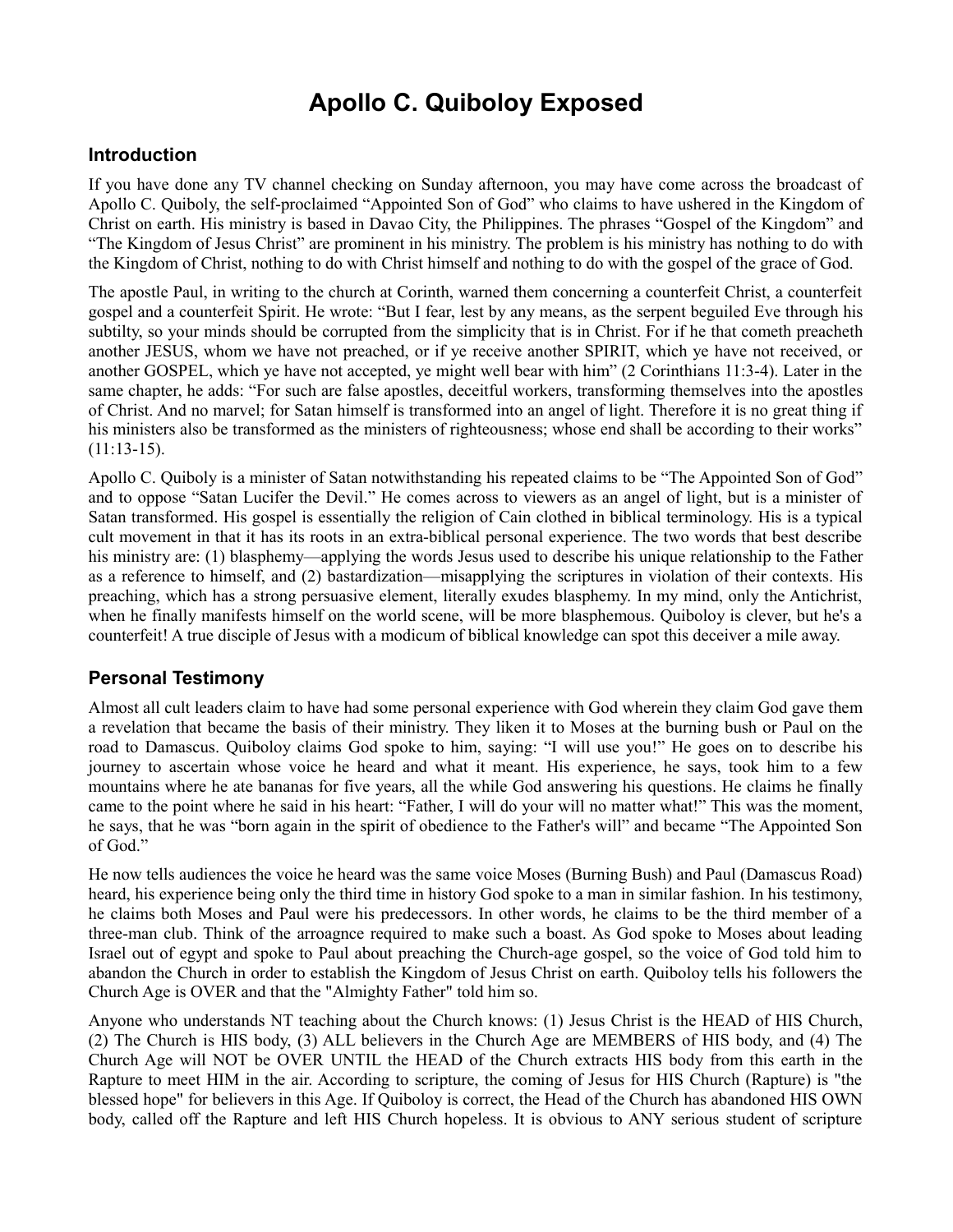whose voice Quiboly heard and who is using him! Question: "How could so many millions of his followers be so wrong?" Answer: Abject ignorance of scripture!

Quiboloy cites Revelation 21:7 as proof of his unique position: "He that overcometh shall inherit all things; and I will be his God, and he shall be my son." He claims to have overcome "Satan Lucifer the Devil" at that moment and that God made him "The Appointed Son of God." As such, he claims he is now "The Model" for all who would become sons and daughters in the Kingdom of Christ. In John 10:10, Jesus affirmed: "I and my Father are one." In a stroke of utter blasphemy, he applies this scripture to himself. While I have never heard him claim to be God in the flesh, that is what he effectively does in claiming that the unique union that exists between Jesus with the Father applies to him. In one message, I heard him issue a warning to anyone who would criticize him, question his authority or speak evil of him. He used this scripture in his warning: "Jesus answered, I have not a devil; but I honour my Father, and ye do dishonour me" (John 8:49). People who dishonored him, he said, also (1) dishonored the Father that dwells in him, and (2) did the work of Satan Lucifer the Devil. Quiboly repeatedly puts himself in the stead of Christ. In doing so, he is guilty of blasphemy of the highest order. Again, only the Antichrist will be a more blasphemous personality when he finally manifests himself on the world scene. In fact, Quiboloy in his deception could well be a forerunner of Antichrist.

#### **Attack on the Trinity**

A doctrinal staple in the Quiboloy cult is a denial of the Triune nature of the Godhead—the Trinity. I've seldom heard him speak without assailing the Trinity as the machination of Satan Lucifer the Devil. His teaching about the Nicaean Council of 325 A.D. and Athanasius is an outright LIE and a gross misrepresentation. He claims the doctrine of the Trinity found its origin at the Nicaean Council. He asserts Athanasius, under pressure from the Emperor Constantine, invented the idea of a Triune God (or three gods) to better meld the Christian faith with a multiplicity of Roman gods, making Christianity more palatable to the masses. This is a total misrepresentation of the facts, an exercise in intellectual dishonesty. What Athanasius and the Council did was combat the error of one named Arius, who taught Jesus was NOT God, but a created being. His heresy became known as the Arian Controversy, or Arianism. Arius denied the deity of Christ. The Council of Nicaea in 325 AD did nothing more than affirm the deity of Christ and apostolic doctrine! Quiboloy claims the Council of Nicaea was the time and place where Athanasius and fellow church bishops concocted Trinitarian doctrine. Such was not the case.

When one reads the NT, it is abundantly clear the Father is God, the Son is God and the Spirit is God. This was apostolic teaching—Trinitarian teaching—for nearly 300 years before the Nicaean Council. 1 John 5:7 validates this truth: "For there are THREE that bear record in heaven, the Father, the Word, and the Holy Ghost: and these THREE are one." The Council of Nicaea did not invent the Trinity, but simply formalized Trinitarian teaching in response to the heresy of Arius. If you had belonged to the church at Ephesus circa 60 A.D., where Paul spent 3 years preaching and teaching the gospel of grace, you would have heard Trinitarian doctrine. If Jesus is not God and the Godhead is not Triune, there is neither mediation nor salvation possible for lost sinners. An attack on the Trinity is an attack on the Godhead and the gospel. Opponents of the Trinity are their own worst enemies!

The Trinity is not RATIONAL doctrine, but REVELATIONAL truth! Opponents of Trinitarian doctrine typically resort to one of two devices to gainsay this truth. The first is to deny the deity of Jesus Christ, the Son of God, which was the device Arius chose. In this way, Arius could still maintain Jesus and the Father were two distinct individuals, as the NT attests. The second is to claim the Father and Jesus Christ are the same Person. Quiboloy resorts to this second device.

Let me try to explain his logic. It begins with the proposition you cannot separate the words of a person from the person himself. Words are merely an extension of the man. This logical-sounding premise then allows him to say that Jesus, as the Word of God, was merely an extension of the Father. He uses this linguistic trickery to allege the Father and Jesus Christ are the same person. He further alleges that, upon his ascension back to heaven, Jesus the Word was reunited with the Father as the one person they've always been. Moreover, Jesus ceased to be the "Only Begotten Son of God", being replaced by Quiboloy, the "Appointed Son of God", whom he has raised up to establish his kingdom on earth. He calls his ministry, "The Kingdom of Jesus Christ" and his TV broadcast, "The Gospel of the Kingdom." But his ministry represents neither Jesus, nor his gospel nor his Kingdom. It is blasphemous to the core. As Paul taught the Corinthians, Quiboloy is a minister of Satan, transformed into an angel of light. As a typical heretic, he lambastes Trinitarianism as a "Three Gods" doctrine and perpetuates the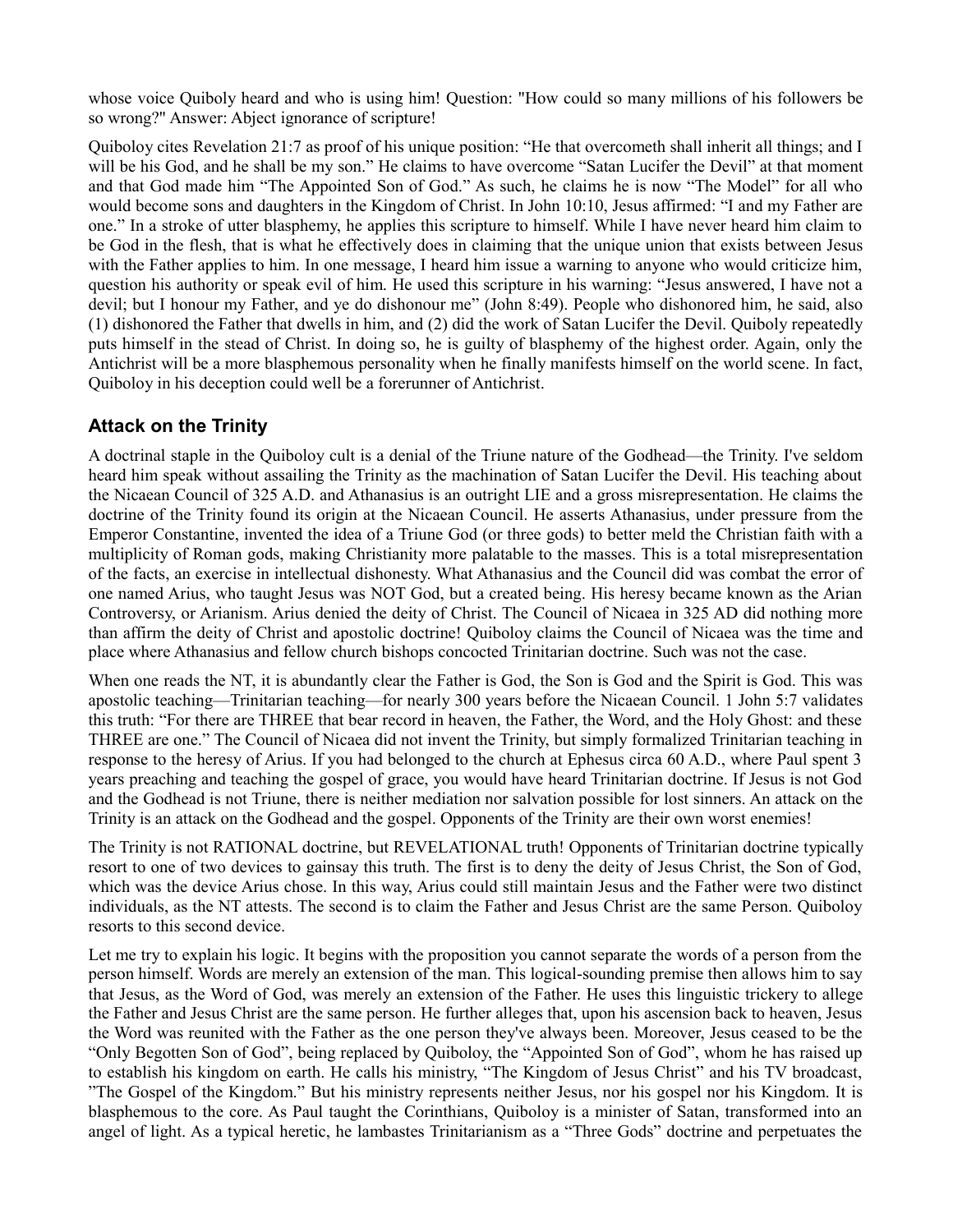LIE about Athanasius and the Nicaean Council.

In summary, the apostolic doctrine of the Godhead is One God, Three Persons (Father, Son and Holy Spirit). The Council of Nicaea simply reaffirmed it. The opponents of Trinitarianism insist on One God, One Person, Three Titles or Manifestations (Father, Son and Holy Spirit). This is the rational, humanistic approach to the Godhead. But as we said before, Christianity and Trinitarianism are not RATIONAL, but REVELATIONAL! If there is no Trinity, there is no Christianity!

The scripture in Hebrews 1:1-2 casts some light on Quiboloy's logic: "God, who at sundry times and in divers manners spake in time past unto the fathers by the prophets, Hath in these last days spoken unto us by his Son." According to Quiboloy's logic, Jesus became the SON of God because he was the WORD of God. In scripture, however, Jesus became the WORD of God because he was the SON of God! Quiboloy's ministry is built upon another Jesus, another gospel and another spirit, as are so many ministries in the Church Age that deny the deity of Jesus and the doctrine of the Trinity!

#### **Gospel of Will Worship**

In addition to being biblically correct about who Jesus is (God in the flesh) and the composition of the Godhead (Trinitarian), the acid test of any ministry is the gospel it preaches. Gospel means "good news." The good news for any sinner is to learn that God in Christ has done something about his sins. In providing a full satisfaction for our sins through his substitutionary death on the cross, the Father offers, on that basis, forgiveness of sin and the gift of eternal life trough simple, child-like faith in Jesus. The blood of Jesus washes a believer from his sins and the Spirit, whom God sends into the heart of every believer, brings the life of Jesus, eternal life, into his bosom, enabling him to experience and have fellowship with God. The Bible expands on the gospel of Jesus Christ with doctrines like Justification, Regeneration, Redemption, Sanctification, Predestination, Glorification, Sonship, Discipleship, Fellowship et al. You will NEVER hear Quiboloy preach on ANY of these topics that relate to the gospel of the grace of God.

The focal point of Quiboloy's message is repentance. That sounds so biblical and so fundamental that one might ask: "What's wrong with that? Didn't Jesus preach repentance?" Yes, he did! But what is biblical repentance? It's the Greek μετάνοια (metanoia), which means "a change of mind (resulting in a change of direction)." Boiling it down to understandable terms, it means coming around to God's way of thinking. When the sinner comes around to thinking about himself as God thinks of him (through Holy Ghost conviction), godly sorrow is inevitable. Repentance that has its proper effect will result in faith—trusting and calling upon the Lord Jesus Christ to save him from his sins. Acts 20:21 expresses the gospel formula: "Testifying both to the Jews, and also to the Greeks, REPENTANCE toward God, and FAITH toward our Lord Jesus Christ."

When a lost sinner believes upon the Lord Jesus Christ, he is born again (regenerated). Scripture tells us: "But as many as RECEIVED him, to them gave he power to become the SONS of God, even to them that BELIEVE on his name: Which were BORN, not of blood, nor of the will of the flesh, nor of the will of man, but of God" (John 1:12-13). By way of illustration, Jesus likened the new birth through faith in him to Moses raising the serpent of brass in the wilderness, whereby Israelites bitten by venomous snakes could, with a simple look of faith, receive healing and preservation of life (John 3:14-15). Jesus described the new birth as a matter of "LOOK and LIVE!" In addition to being regenerated, the believer is "justified by faith" and has "peace with God" (Romans 5:1).

Now that we've established the biblical gospel of grace, we can consider the Quiboloy gospel of repentance. As we said before, Quiboloy interprets "born again" as being "born again in the spirit of obedience to the Father's will." In other words, it's when a sinner gets to the place where he says in his heart: "My heart is fixed, my mind is made up, I will do the Father's will no matter what!" That attitude is commendable and represents exactly what God would have every man think. But a spirit of FIRM RESOLVE is NOT REGENERATION, NOR does it result in being born again. Sinners never REPENT into the Kingdom; they are BORN into the Kingdom through faith in Jesus Christ! In Quiboloy's gospel, a sinner is saved by his repentance. In the Christian gospel, a sinner is saved by the Lord Jesus, the one he trusts to save him from his sins! It's the diference between Will Worship and Christ worship!

The Quiboloy message of repentance is nothing more than Will Worship. His denial of the Trinity that alleges the Father and Jesus Christ are the same person turns the Jesus of the Bible into ANOTHER Jesus, the Holy Spirit